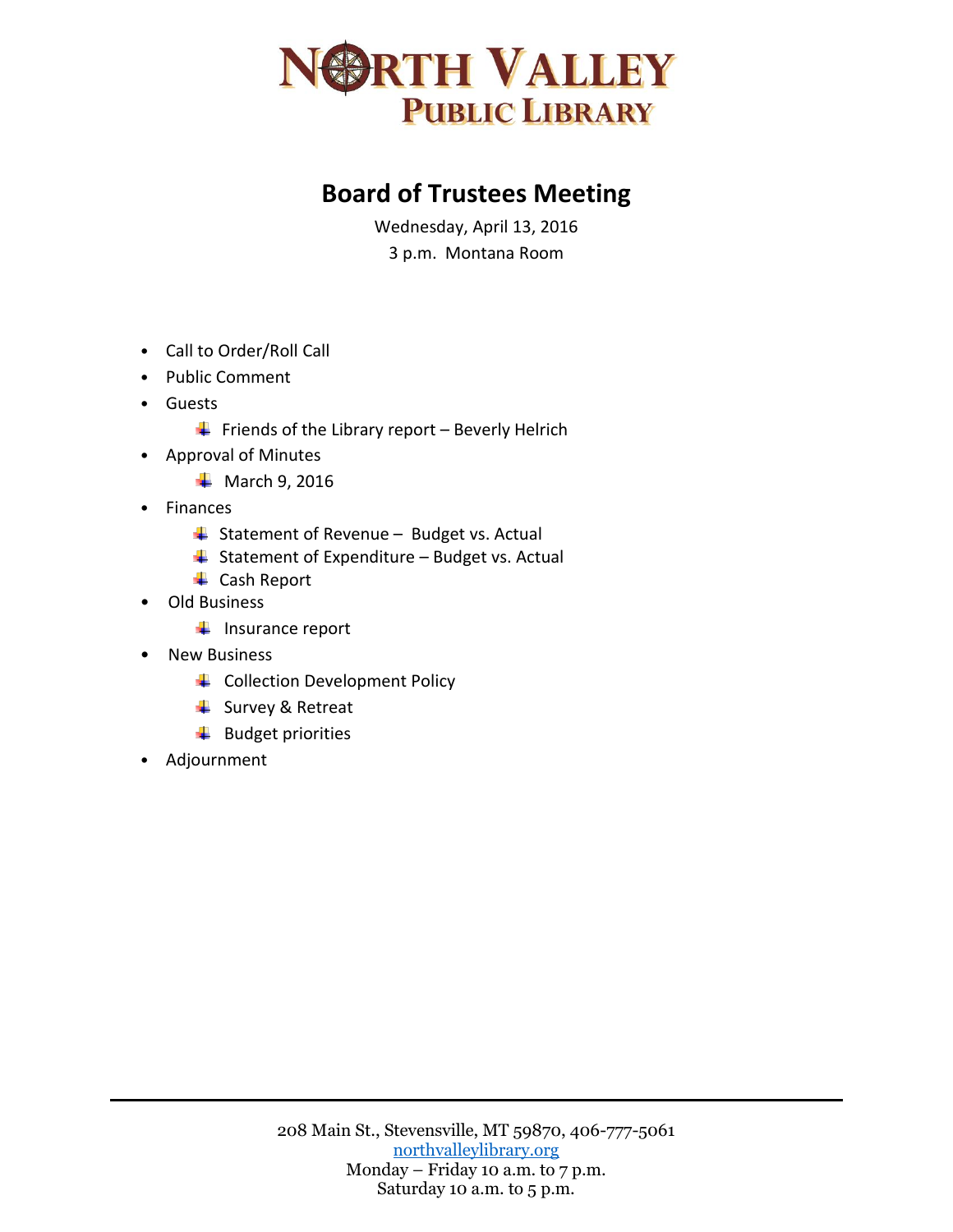North Valley Public Library Board of Trustees Meeting Wednesday April 13, 2016 3:00 p.m. in the NVPL Montana Room Approved May 11, 2016

Attending:

Joanne Charbonneau, Board chairperson Patricia Meakin, Board Member Victoria Howell, Board Member Meghan Hanson, Board Member Kim Tiplady, Board Member Denise Ard, Library Director Leon Theroux, Guest Beverly Helrich, Guest

Joanne called the meeting to order at 3:05 p.m. No public comment.

**Friends of the Library:** Friends President Bev Helrich reported that the spring book sale is April 22<sup>nd</sup> and 23<sup>rd</sup>. The Chocolate and Authors event made \$1,100.00. Mission sent \$100 as a thank you for using the Founder's theme for the party.

**Minutes:** Joanne moved to accept the minutes after several corrections, Patricia seconded. The minutes were approved.

**Finances:** Denise reported the finances look good, all spending is within budget parameters. Another large payment of mill levy revenue usually arrives in June, before the end of the fiscal year. The County sent a correction. They entered certain dollars as mill levy money instead of entitlement money. Denise fixed this in accounting software. Denise will change the budget expectations for the Friends for next year, since they directly pay many vendors.

Victoria made a motion to accept the official ending of The Storyline Program in May. Meghan seconded. The vote was unanimous. There will continue to be an early learning program with Kim Gibbs, but she will be contracted with the Foundation and not work for the library.

Patricia and Denise met with Laura Rummel from HUB International Mountain States about liability insurance. They went through the policy. Volunteers from Friends and the Foundation are not covered. For an additional \$50 dollars a year for each group, they can be added to the library policy. A volunteer working at a library sponsored event is covered by medical insurance but there are questions about whether board members are covered. The board has more questions and Patricia will talk with Laura again. Personal property and liability are a different policy than Workers Compensation insurance.